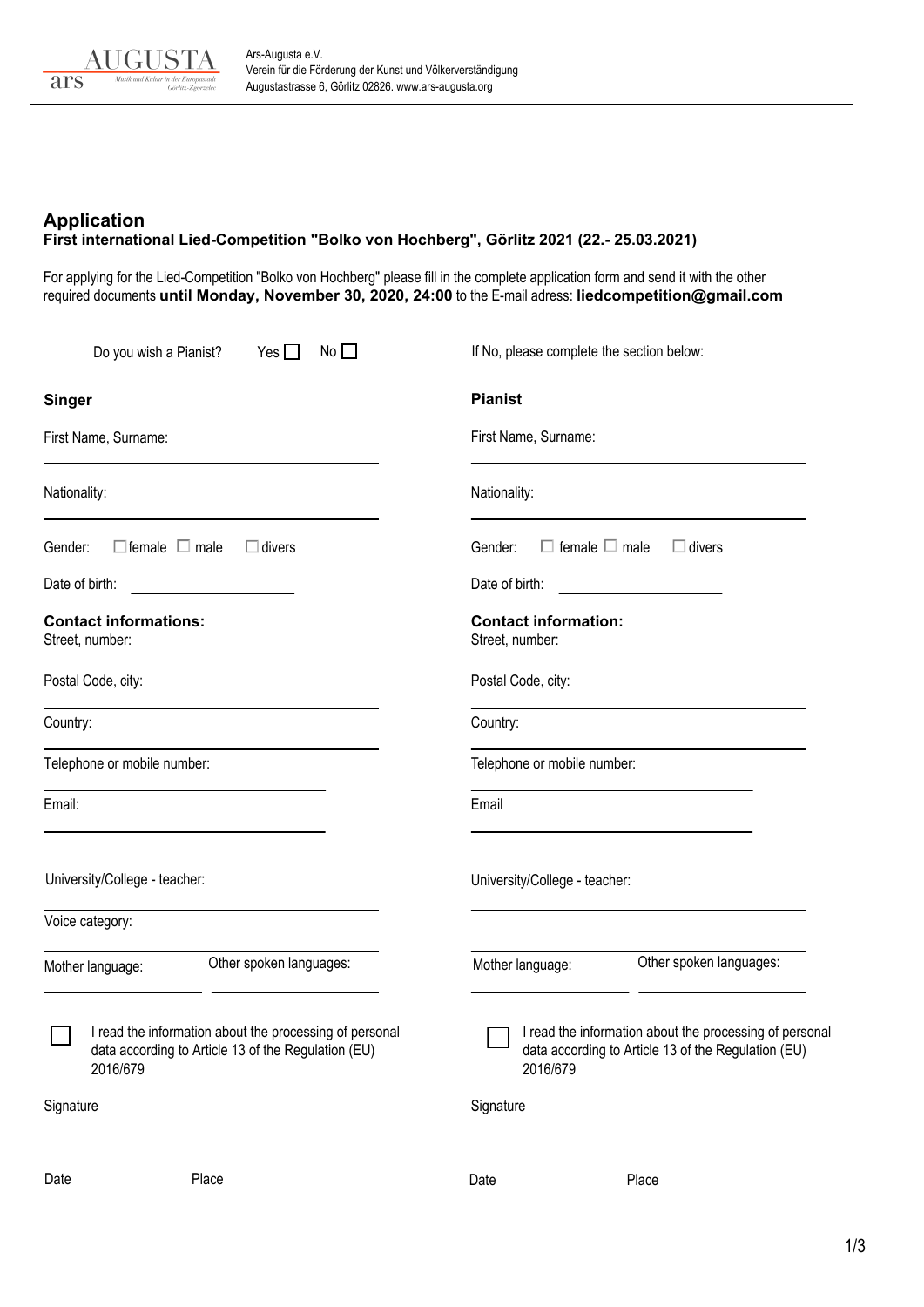

Applicants:

## **Repertoire**

The artistic song under the theme "Hellas".

A program of 12 songs (40 minutes) from the following repertoire-list including at least four Schubert songs and a song in Greek. The program should be performed from memory (singers) and in the original language, transpositions are allowed. Entire cycles are welcome but not obligatory. First round (Three songs): Two Schubert-songs and a song by Charles Gounod between: "A une jeune grecque" (women) or "Maid of Athens" (men). Semifinals-Finals: Another 9 songs from the repertoire list. The list of the songs, informations and scores can be found under the following link: https://www.lied-com[petition-goerlitz.net/repertoire.](https://www.lied-competition-goerlitz.net/repertoire)

| First round                                                                                                                     |    |
|---------------------------------------------------------------------------------------------------------------------------------|----|
| Lied 1:<br><u> 1989 - Andrea Albert III, martin amerikan bisa di sebagai pertama dan bagian pertama dan bagian pertama dan </u> |    |
| Lied 2:<br><u> 1989 - Johann Barbara, martxa alemaniar argametra (h. 1989).</u>                                                 |    |
| Lied 3:                                                                                                                         |    |
| Semifinale-Finale                                                                                                               |    |
| Lied 4:<br><u> 1989 - Johann Barnett, fransk politik (d. 1989)</u>                                                              |    |
| Lied 5:                                                                                                                         | 5: |
| Lied 6:                                                                                                                         | 6: |
| Lied 7:<br><u> 1989 - Johann Barnett, fransk politik (d. 1989)</u>                                                              |    |
| Lied 8:                                                                                                                         |    |
| Lied 9:                                                                                                                         |    |
| Lied 10:                                                                                                                        |    |
| Lied 11:                                                                                                                        |    |
| Lied 12:<br>a sa kacamatan ing Kabupatèn Kabupatèn Kabupatèn Kabupatèn Kabupatèn Kabupatèn Kabupatèn Kabupatèn Kabupatèn K      |    |

Repertoire-list:

**Franz Schubert** (1797-1828): "Die Götter Griechenlands" D 677, "Ganymed" D 544, "Der zürnenden Diana "D 707, "Lied eines Schiffers an die Diorskuren" D 360, "An die Leier" D 737, "Der entsühnte Orest" D 699, "Prometheus" D 674, "Atys" D 585, "Memnon" D 541, "Hippolits Lied" D 890, "Fahrt zum Hades" D 526, "Lied des Orpheus, als er in die Hölle ging" D 474, "Gruppe aus dem Tartarus" D 583, Dithyrambe D801 **Johannes Brahms** (1833-1897): "Sapphische Ode" op.94, nr.4, "An eine Äolsharfe" Op.19 Nr.5

**Hugo Wolf** (1860-1903) "Anakreons Grab" IHW 10, Nr. 29 **Charles Gounod** (1918-1893) "A une jeune grecque" CG.324, "Maid of Athens" CG. 406 **Claude Debussy** (1862-1918) "3 Chansons de Billitis", **Maurice Ravel** (1875-1937) "Cinq melodies populaires grecques" M.A 9, 10, 4, 5, 11 **Bolko Graf von Hochberg** (1843-1926) "Gute Nacht" Op.31 No.2, **Jean Coulthard** (1908-2000) Three Ancient Memories of Greece ("Before the statue of Endymion", "What rapture could I take from song", "Long ago") **Feliks Nowowiejski** (1877-1946) Róże dla Safo op. 51 ("Glykopikros", "Faon", "Śmierć Safo", "Epitafium")

**Arthur Lourié** (1891-1966) Griechische Lieder nach Dichtung von Sappho 1.Band ("Lament for Adonis", "Erotic Fragment", Hymnic Fragment, "The Garden of the Nymphs", "From the Wedding songs", "Plea to Aphrodite") or 2.Band ("From the Wedding songs" I,II, "Erotic Fragment" I,II,III, "Expectation") **Mathilde Kralik von Meyrswalden** (1857-1944): Lied der Sappho: ("Ich kann nicht süsse Mutter", "Der Mond ist schon hinunter", "Ach die gliederlösende böse Liebe", "Lieblicher Abendstern", "Komm, o Cypris", "Erstorben wirst du liegen")

Georgios Kasassoglou (1908-1984): Songs on poetry of Dionisios Solomos ("April mit dem Eros", "Barmherzige Mutter", "Im Schatten Hand in Hand", "Der Maitag", "Meeresstille") und "Archaische Miniatur".

**Hermann Reutter** (1900-1985) Drei Monologe von Empedokles ("Euch ruf ich über das Gefild herein", "Ha! Jupiter, Befreier! Näher tritt", "In meine Stille kamst du leise wandelnd")